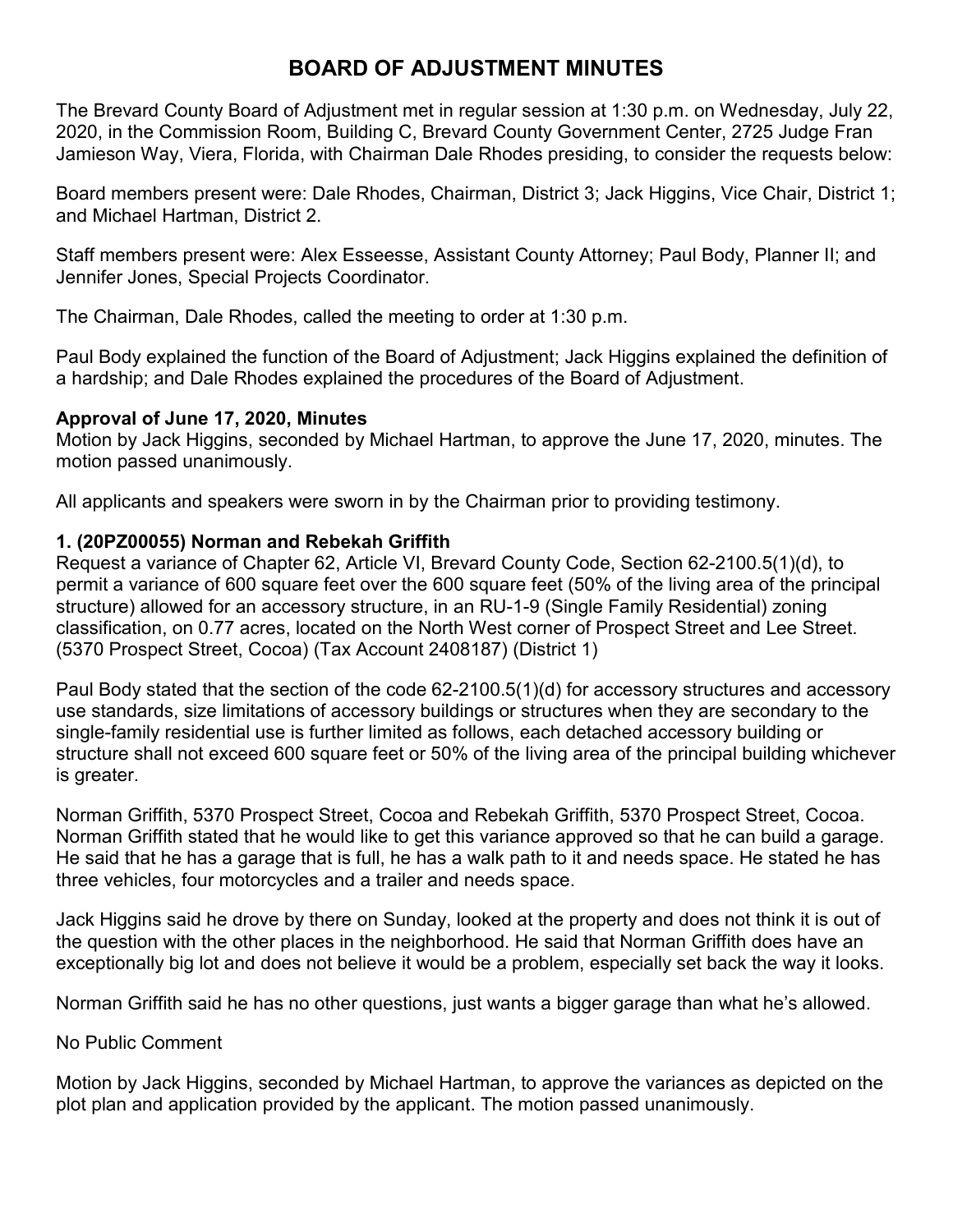### **2. (20PZ00060) John and Deborah Rawdanowicz**

Request a variance of Chapter 62, Article VI, Brevard County Code, Section 62-2100.5(1)(d), to permit a variance of 1,073 square feet over the 1,115 square feet (50% of the living area of the principal structure) allowed for an accessory structure, in an RU-1-13 (Single Family Residential) zoning classification, on 2.12 acres, located on the south side of Heather Lane, across from Nicole Drive. (3575 Heather Lane, Micco) (Tax Account 3009074) (District 3)

Paul Body stated that section 62-2100.5(1)(d) states the size limitation of accessory buildings or structures when secondary to single-family residential uses is further limited as follows: each detached accessory building or structure shall not exceed 600 square feet or 50% of the living area of the principle building, whichever is greater.

John Rawdanowicz, 3575 Heather Lane, Micco. He stated that he has a large piece of property and a small home; small to him as he is used to having a big home and family. He said now everyone is gone and he has purchased as small house on the river three years ago and did some remodeling on it. He said he is used to having collectible cars and collectable farm equipment and would like to get back into that again. He stated he would like to have a structure for his boat; he has to take it off the lift during a hurricane and would like to be able to put it in the structure. He said this would have a large section for a boat and two vehicles. He stated that is the purpose of it, to have that and a workshop in there as well as a parts room for his collectable cars.

Dale Rhodes asked if there was a storage facility on the property now. John Rawdanowicz answered yes, it is his gym, a small garage that is 24 x 26 used for his gym because his house is too small for a gym. Dale Rhodes asked if it was separate from his house. John Rawdanowicz answered yes.

Dale Rhodes said to Paul Body that in his application it states that he can have two additional 1,000 square foot buildings and asked, if he already has one then would that eliminate the ability... Paul Body answered yes, all of his accessory structures cannot add up to more than what the total of his house is, the foot print of his house, but each accessory structure is limited to 50% of the living area of his house. Dale Rhodes asked Paul Body if John Rawdanowicz would be limited to only building one at this point since he already has one. Paul Body answered that he already has one accessory structure that is in front of his house that is 626.5 square feet. Dale Rhodes said that the applicant states that he can have two 1,000 square foot buildings and asked, since he already has one, if he could not build two additional 1,000 square foot buildings. Paul Body said that he has a living area of 2,230 square feet so 50% would be 1,115 square feet so he could have two of them at 1,000 square feet. Dale Rhodes asked if that is in addition to what he has now. Paul Body answered yes, they can't be over 15 square feet, the total of his house is 2,830 square feet for the foot print, so he wouldn't be over that to have two of them.

#### Public Comment

Brian Eckstein, 9972 Sebastian River Drive. He stated that he is in opposition. He said that he, his wife and daughter have lived there for 4.5 years, their property is two adjacent lots, 100 x 100, they abut Mr. J.R.'s drive way. His driveway runs directly behind our property, lots three and four is where they live. He said that they bought there because it's a quiet location, at the southern reaches of Brevard County. He said they like that the Indian and Sebastian rivers are there, there are a lot of oak trees and birds, it is out of the way, quiet and unassuming. He stated that the predominant home in the neighborhood is single story. He said that if he goes up two stories directly behind their house,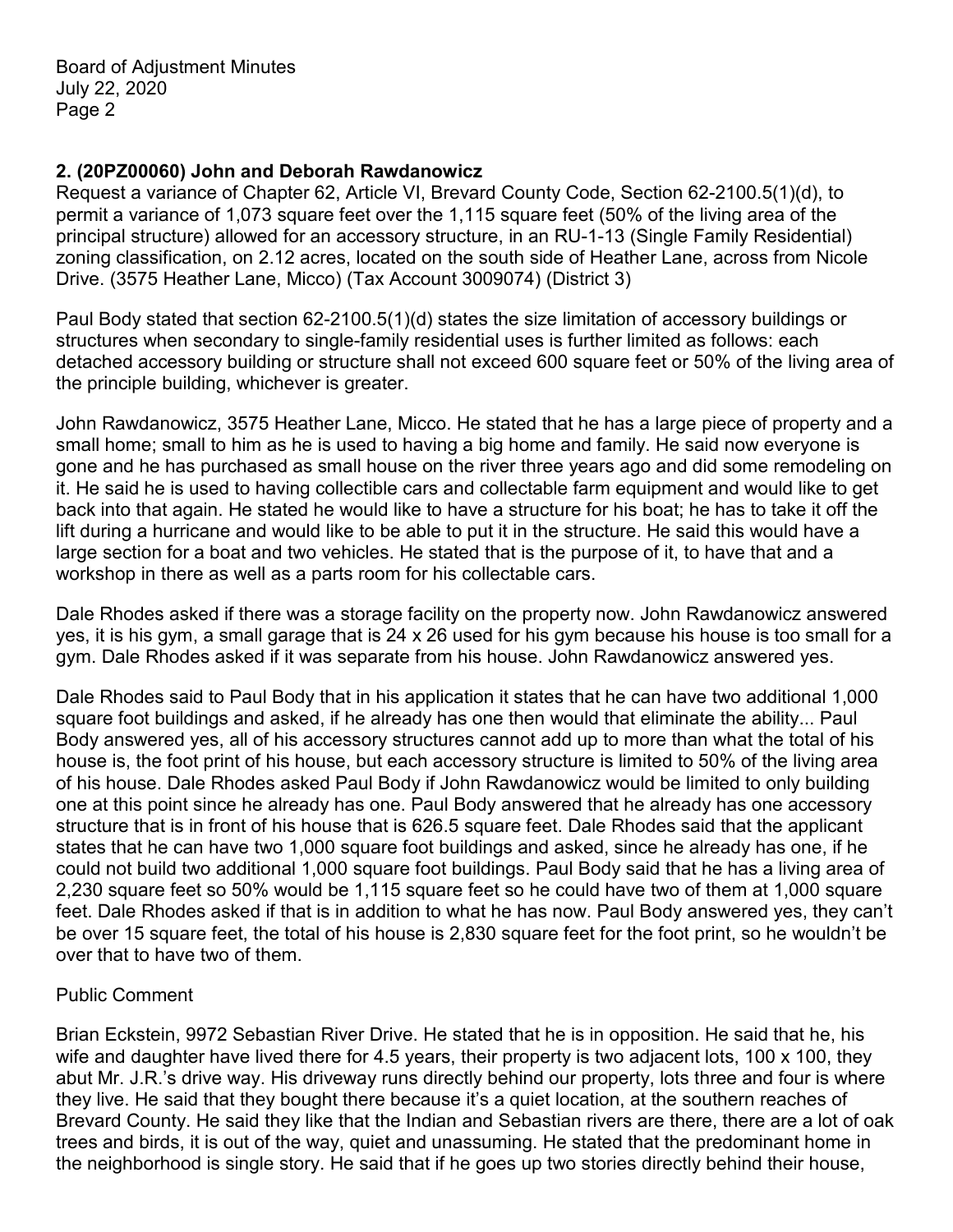their backyard could be overlooked which is currently a private back yard. He said he lives by the rules of the County and understands that the County makes rules for a reason. He said he feels that this is an extreme request beyond it, but with some minor modifications he is not entirely opposed to the building presented. He said he would just like to see that it does not have the big cupola on top of it that goes up so much higher, it affects the bird patterns, wind and is something they will see from their back yard. He stated that he has a picture. He said that the picture is of their backyard, you can see his detached garage from their backyard; the other structure would be more directly behind them. He said they spend a lot of time in their backyard and enjoy their privacy; the drawings don't say anything about windows on the 2<sup>nd</sup> floor, but it does reference attic storage. He said he thinks the plans were incomplete without the attic storage being depicted; if there were no windows on the 2<sup>nd</sup> floor he would be fine with that and if the cupola was removed he would be fine with that and the only other questions is, if the usage will be just as a garage. He stated there is a tool room, a workshop, three stall garage and attic storage; it seems like the use could be easily modified in the future. He said he would like a guarantee that what is submitted is what is going to be there. He said he questioned the hardship and asked to submit a 2<sup>nd</sup> picture. He said that it is a four-car garage that he presented and that is within the square footage that is allowed. He said, to go over with the workshop, patio, tool room and extra stuff and the really unique design, with the questionable side load garage that does not have a drive way that goes to it, it seems that there is a plan for something different in the future for the building. He said if something like this was built, it would allow storage for four additional cars and if he made one taller, it would fit an RV or boat and it fits within the square footage; so, the hardship is a question. He said he does not know what J.R. went through to get the drawings, he knows he paid \$600 for the variance process. He said he would like to be respectful of his neighbor and for him to be able to do what he wants on his property. He said with some minor modifications he is fine with what was presented, just so there are not windows towering over their back yard and that the use remains as a garage; not getting used as a business, cars coming in and out, refurbishing things and selling them or being used for an Air B&B. (Public Comment pictures can be found in file 20PZ00060 located in the Planning and Development Department.)

Dale Rhodes said that those items are code items that are different than was is being dealt with there. He asked Brian Eckstein if his house is in front of John Rawdanowicz's, closer to the road. Brian Eckstein said that they face Sebastian River Drive, the back of their house abuts his. Dale Rhodes asked if the flag portion of his lot is beside their house. Brian Eckstein said yes, he had another picture. Dale Rhodes said that's ok, he has the plat there. Dale Rhodes asked Brian Eckstein if he would be more comfortable with two 1000 square foot buildings or one building like he is describing. Brian Eckstein said that he thinks there are other options; if he attached something to his house with a covered walkway, he could build a 5000 square foot building if he wanted. He said then John Rawdanowicz's wouldn't have to go through a variance, it would just be a remodel of his existing home. He said he has no limits on what he can do, he is not concerned about it. He said he was invited into this process, the sign was posted, and its twice what's requested. He said he went through the drawings and is very concerned and has a list of concerns that he will not go over in the interest of being kind to his neighbor, not causing a problem. Dale Rhodes asked if his biggest concern was the window in the upper story. Brian Eckstein said yes, and the cupola, he does not think its necessary or needs to be built; he is a general contractor also. Dale Rhodes said that he is not being combative, he just asked the question because he could build two 1000 square foot buildings and not have to go through the variance process. Brian Eckstein said but they would not be able to have 2<sup>nd</sup> floors because that would count toward his square footage. He said the drawings aren't complete; it says 2<sup>nd</sup> floor and doesn't show the 2<sup>nd</sup> floor. He said at a minimum if John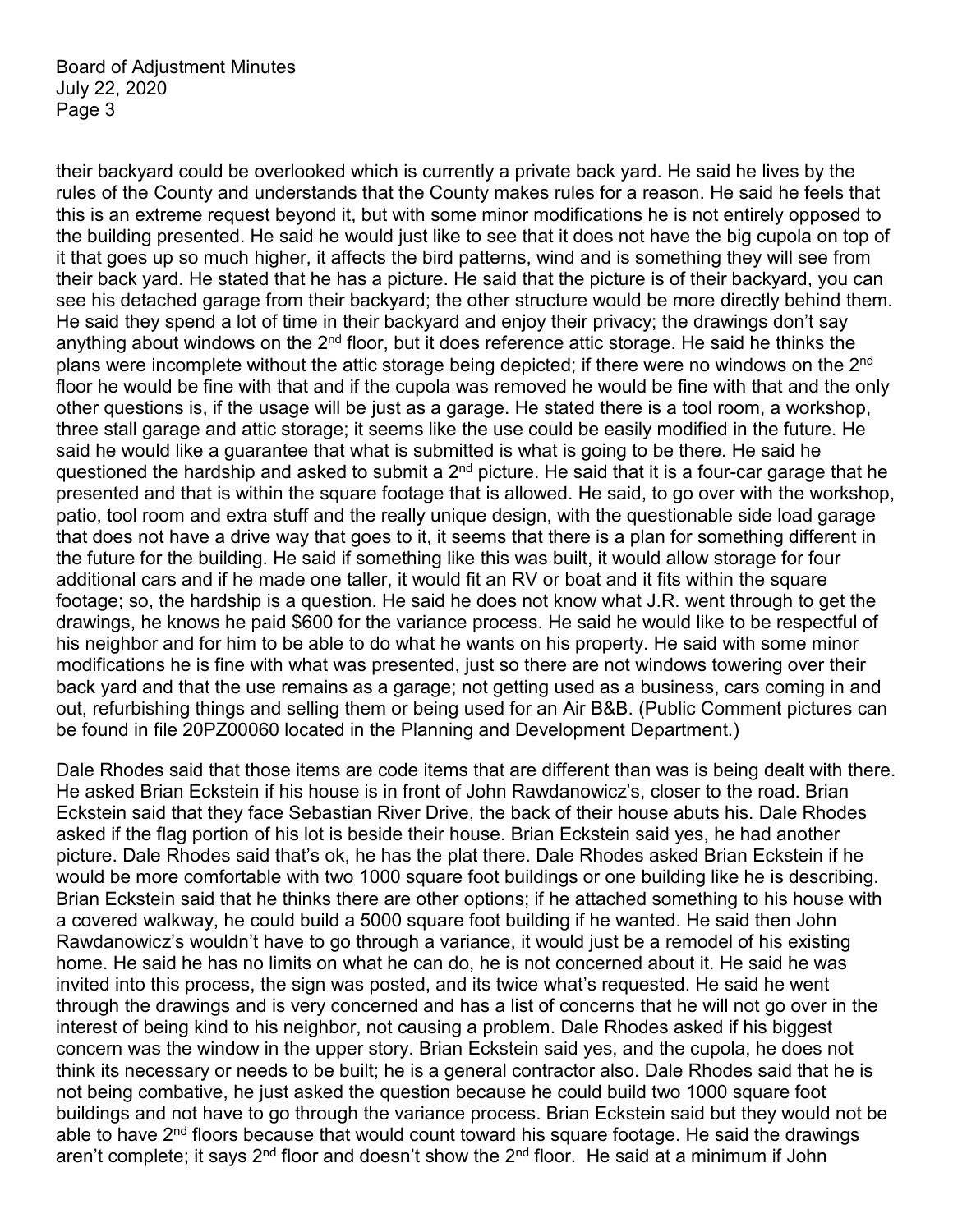Rawdanowicz's is going to go forward with this he would like to see a copy of the  $2<sup>nd</sup>$  floor plans because its referenced in the variance request but not shown in the drawing.

Paul Body said one of the things with this variance, is it was all done on the first floor; the 2<sup>nd</sup> floor is done for storage and doesn't show any stairs going to it; it has a pull-down stairway. He said it wasn't done with the calculations of it, so if approved and he tried to make it into more area, it wouldn't meet the square footage that is approved by this variance. Dale Rhodes said at that point he would be in code violation. Paul Body said, correct. Dale Rhodes asked Brian Eckstein if that helped any. Brian Eckstein said yes, if there are no windows, it wouldn't be difficult to put in a window later. Paul Body said that in the plans that they have, he doesn't see where there are any windows. Brian Eckstein said no there aren't but his concern is in the future, a window could be added. Dale Rhodes said he understood that but can't deal in hypotheticals, has to deal with what is actually being done and if he were to do something later, he would have to get approval to do so. He said he understands his concern, does not mean this wrongly but cannot deal with hypotheticals.

Jack Higgins asked Brian Eckstein how the cupola would affect the birds; he has a big barn and a cupola and it doesn't affect the birds. Brian Eckstein said that the drawing doesn't show the height. Jack Higgins said it doesn't show the cupola either. Brian Eckstein said it does on the side elevation. Michael Hartman said they don't have the side elevation in their package. Brian Eckstein said that there is a cupola that extends at least eight feet. Jack Higgins asked Brian Eckstein if those two items were given up, would he be happy. Brian Eckstein said he would be absolutely fine; the garage that he presented meets the code, it has four garage bays and it could do everything and so he does not see a hardship.

Paul Body asked the Board if they got copies of the plans that were in the application. All Board members responded that they have the floor plan and attic storage but do not have a side elevation. Brian Eckstein said that the attic storage is shown as insulated space which qualifies as conditioned space. Dale Rhodes said that it can't be living space because it would not be code; at that point he would be in violation and be fined so he would not be able to use it as such. Michael Hartman said they have A1 but not A2. Dale Rhodes asked that they be given a moment to review. Alex Esseesse said to Dale Rhodes that they could take a five-minute recess so that each individual member of the Board has time to review; that might be wise. Michael Hartman asked Brian Eckstein if his house is just west of his or on the river. Brian Eckstein said no they are east. Michael Hartman asked if he was on the right of John Rawdanowicz. Brian Eckstein answered, John Rawdanowicz's has a flag shape lot. Michael Hartman said you are the house in the front off of the river. Brian Eckstein said lots three and four. Dale Rhodes said he is on the road. Michael Hartman said so there is a house behind you on the river. Brian Eckstein said a house to the south of us and another that is on the river. Michael Hartman asked Brian Eckstein if he was the one that is closer up where the flag portion is. Brian Eckstein answered yes, and also where the proposed construction is going to take place. Michael Hartman said it's going to be down closer to his house. Brian Eckstein said that is why he gave the picture, it is going to be in full view of the back of their house. He said he had another picture that explains it better; that is our fence. (Public Comment pictures can be found in file 20PZ00060 located in the Planning and Development Department.) Dale Rhodes asked if John Rawdanowicz's house was over there (referencing the picture). Brian Eckstein answered, down there you can see the detached garage building structure and it's going to be right next to that, closer to their house. He said that with regard to height the survey does not show the finished floor elevation of the building, the new building or any of the other structures on his property; he thinks that height should be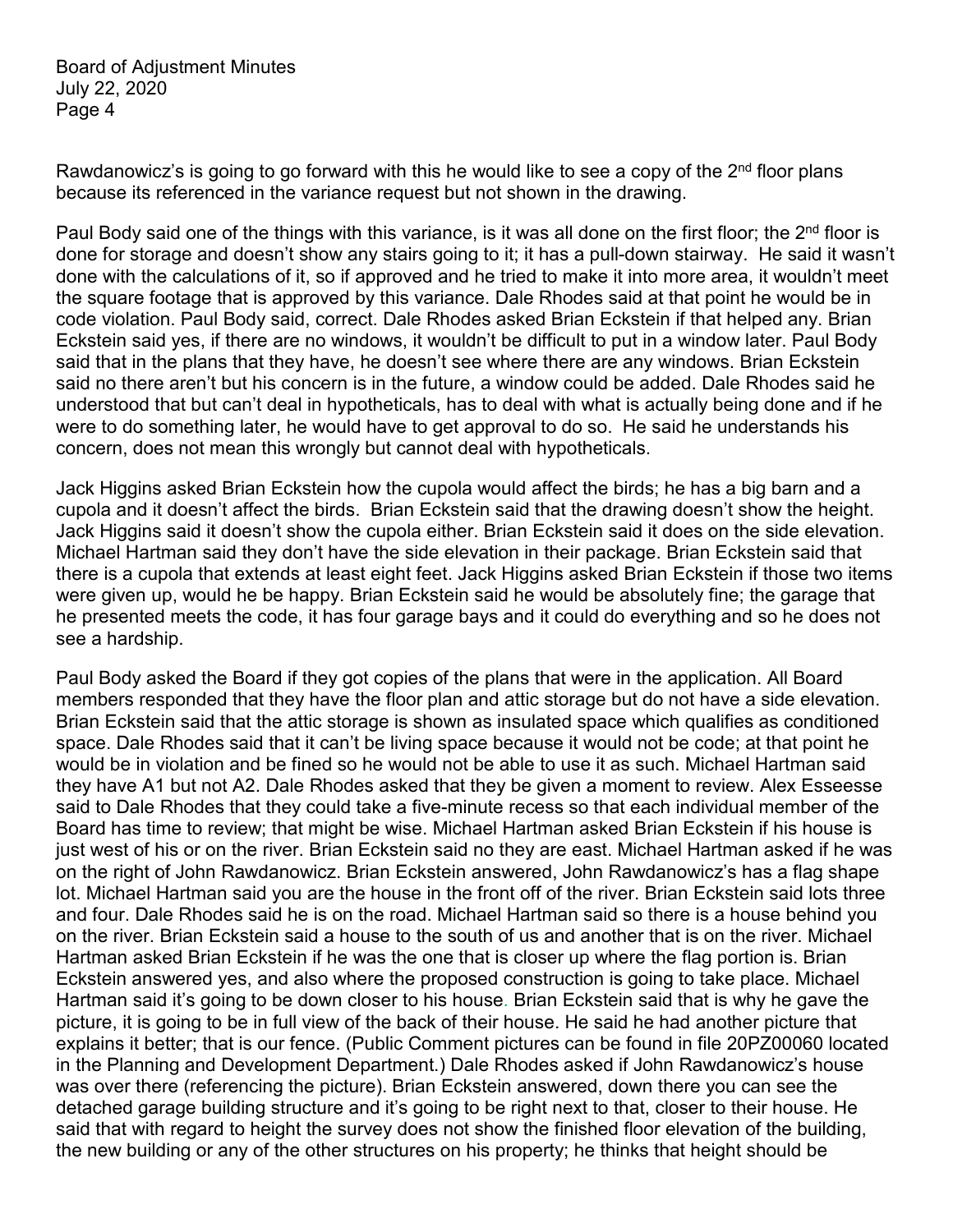considered in this decision. Dale Rhodes asked Brian Eckstein if he had anything else for them. Brian Eckstein answered that he did not.

John Rawdanowicz said that this could turn into a long drawn out reason for the presentation that they just heard, but its irrelevant. He said this has not been the friendliest of neighborly relations. He said the construction is not directly behind their house; they could take a photograph and look anyway they want, but you can see by the plat of the property that it is not directly behind his house. He stated the cupola was the designer's idea because he had a problem with the way the roof lines connect. He said looking at the roof plan and the way the different roof lines connect, there was no way to have them connect and meet in a sensible way without an intersection; the intersection becomes what's being called the cupola. He said as far as the quietness of the neighborhood, he wishes it was quieter instead of a stereo blasting all day even when nobody is home just to tick him off. He said it doesn't bother him because he has storm windows; he would like Brian Eckstein to know he can have it as loud as he wants. He said Brian Eckstein put a fence up having not filed for a permit which is fine, it's a nice fence. He said the workers at his house were tired of seeing him and his girlfriend nude out in the grass at six o'clock in the morning. Dale Rhodes asked John Rawdanowicz to stay on point. John Rawdanowicz said he would stay on subject; that was about it.

Motion by Dale Rhodes, seconded by Michael Hartman, to approve the variances as depicted on the sketch description provided by the applicant. The motion passed unanimously.

**3. (20PZ00061) John R. and Mercedes Pailos Hussey Revocable Trust (John F. Hussey)** Request a variance of Chapter 62, Article VI, Brevard County Code, Section 62-1336(4), to permit a variance of 64.5 feet from the 125 foot minimum lot width required, as defined in Section 62-1102 Definition of Lot Width, in an RR-1 (Rural Residential) zoning classification, on 2.19 acres, located on the northwest right of way of Friday Lane 1,675 feet north of James Road (2880 Friday Lane, Cocoa) (Tax Account 2404089) (District 1)

Paul Body stated, Section 62-1336(4) is about the minimum lot size, an area of not less than one acre is required having a width of not less than 125 feet and a depth of not less than 125 feet. Code 62- 1102 under definition of lot width states lot width means the distance between straight lines connecting the front lot line, the front and rear lot lines at each side of the lot drawn perpendicular to parallel side lot lines or if not parallel, measured across the rear of the minimum required front yard as measured by the front setback.

John Hussey, P.O. Box 237335, Cocoa, FL. He stated that he wished to submit some maps. Dale Rhodes said that they had these. He stated that he had signed affidavits from property owners from each side of the property that had no objection to it. (Public Comment letters can be found in file 20PZ00061 located in the Planning and Development Department.) Dale Rhodes stated that for the record they have two affidavits, both state "please be advised that I have no objection to the variance 20PZ00061 located at 2880 Friday Lane, Cocoa Florida". The first one is signed by Jacqueline Anson, the 2<sup>nd</sup> is signed by John French. John Hussey said he is here today to get a variance on his parents' property before he purchases it, so he can build a structure on it. He said he found out when speaking with the County that he had to get a variance because there is not enough frontage. The people that owed the property before his parents subdivided the lots; on the Pine Lake Ranch map, you will see where lot fourteen was all one parcel. He said then they subdivided it only leaving about 9.5 feet of frontage, as on the 2<sup>nd</sup> map from Campbell Surveying. He stated in order to get the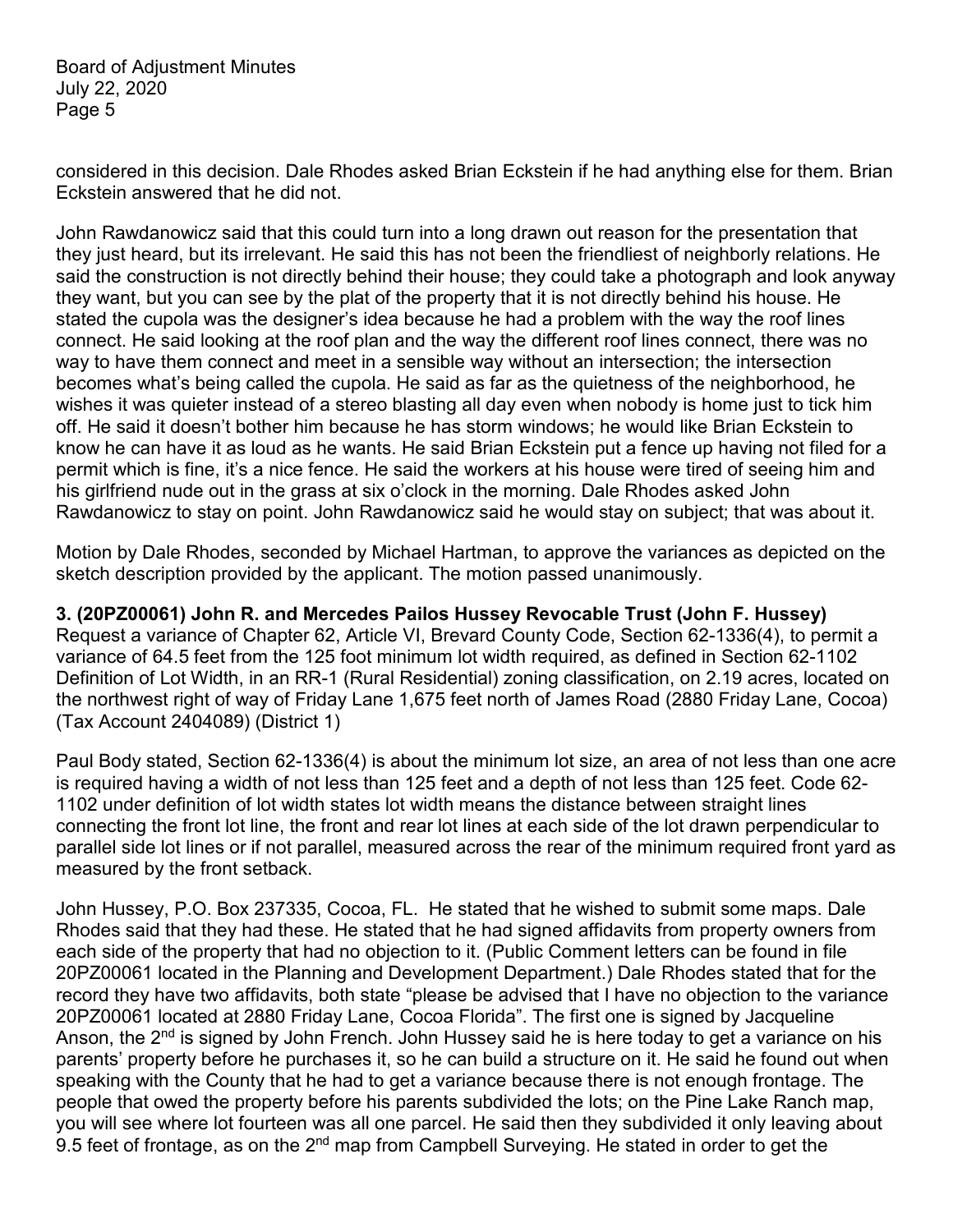required frontage, he had to go back 25 feet on the set back to get 16.5 feet; without this variance this property is useless, can't do anything with it. He said there is a house to the left of the parcel on the now subdivided lot fourteen and there is a house on lot thirteen and both no objection signatures are from the remainder of lot fourteen and lot thirteen.

Jack Higgins asked if there was equipment stored on the property; construction equipment. John Hussey said he has a boat trailer on it. Jack Higgins said he looked for an hour in the area and could not find it. John Hussey said that the construction equipment is the neighbor to the right; that is the Anson's. Jack Higgins asked if he was the wooded part in between the house to the left and the construction equipment. John Hussey said yes, there is a gate there with a no trespassing sign; its tiny. Jack Higgins asked why there was not a sign there; the green sign you are supposed to have. John Hussey said maybe the weather blew it off, he came back and nailed it twice. Jack Higgins said he rode up and down, got out and looked and couldn't find it. He asked John Hussey if there was a reason he didn't want it advertised. John Hussey said no, he posted it, there were constant rains and he kept going back to staple it; it looks now like its been through the shredder, it is beat up, has a million staples that looks like have been ripped off of it. He said maybe a neighbor may have tinkered with it but he doubts it; the constant weather and rain… Jack Higgins said it is pretty wooded back there, he will grant it that. He said he has no objection to what he would like to do, it is a very nice area. John Hussey said that the gentleman that subdivided it back before he was born may have had rules that applied differently; unfortunately, without that setback, he can't put a chicken coup on it.

Paul Body said we have pictures that he sent of the sign posted. Jack Higgins said as long as he has them, he just couldn't find it. Dale Rhodes said he can see if from there. Paul Body asked Jack Higgins if he would like to see it. Jack Higgins said he could see it there. Dale Rhodes said he was about to ask if he had a photo of it. John Hussey said he instantly took pictures and went back and stapled it., Mr. French from next door saw him do it and came out to talk to him. Dale Rhodes asked if the letters they received were from the neighbors directly abutting the property. John Hussey said, correct, from the left and right side, actually touching the property. He said that without this variance they can't do anything with it, can't even sell it. Dale Rhodes said that this is probably one of the best cases of a hardship if it's not approved of one that he has seen.

Motion by Jack Higgins, seconded by Michael Hartman, to approve the variances as depicted on the sketch description provided by the applicant. The motion passed unanimously.

#### **4. (20PZ00063) Anders and Amanda Nelson**

Request a variance of Chapter 62, Article VI, Brevard County Code, Section 62-2100.5(1)(d), to permit a variance of 2,489 square feet over the 891 square feet (50% of living area of the principal structure) allowed for an accessory structure in an RU-1-11 (Single Family Residential) zoning classification, on 1.18 acres, located on the east side of Newfound Harbor Drive (2890 Newfound Harbor Drive, Merritt Island) (Tax Account 2519166) (District 2)

Paul Body said, Section 62-2100.5(1)(d) states the size limitation of accessory buildings or structures when secondary to a single-family residential use is further limited as follows, each detached accessory building or structure shall not exceed 600 square feet or 50% of the living area of the principal building, whichever is greater.

Amanda Nelson, 2890 Newfound Harbor Drive, Merritt Island. She stated that they are here to get a variance to build a garage. They bought a little over an acre and at the time only had the money to